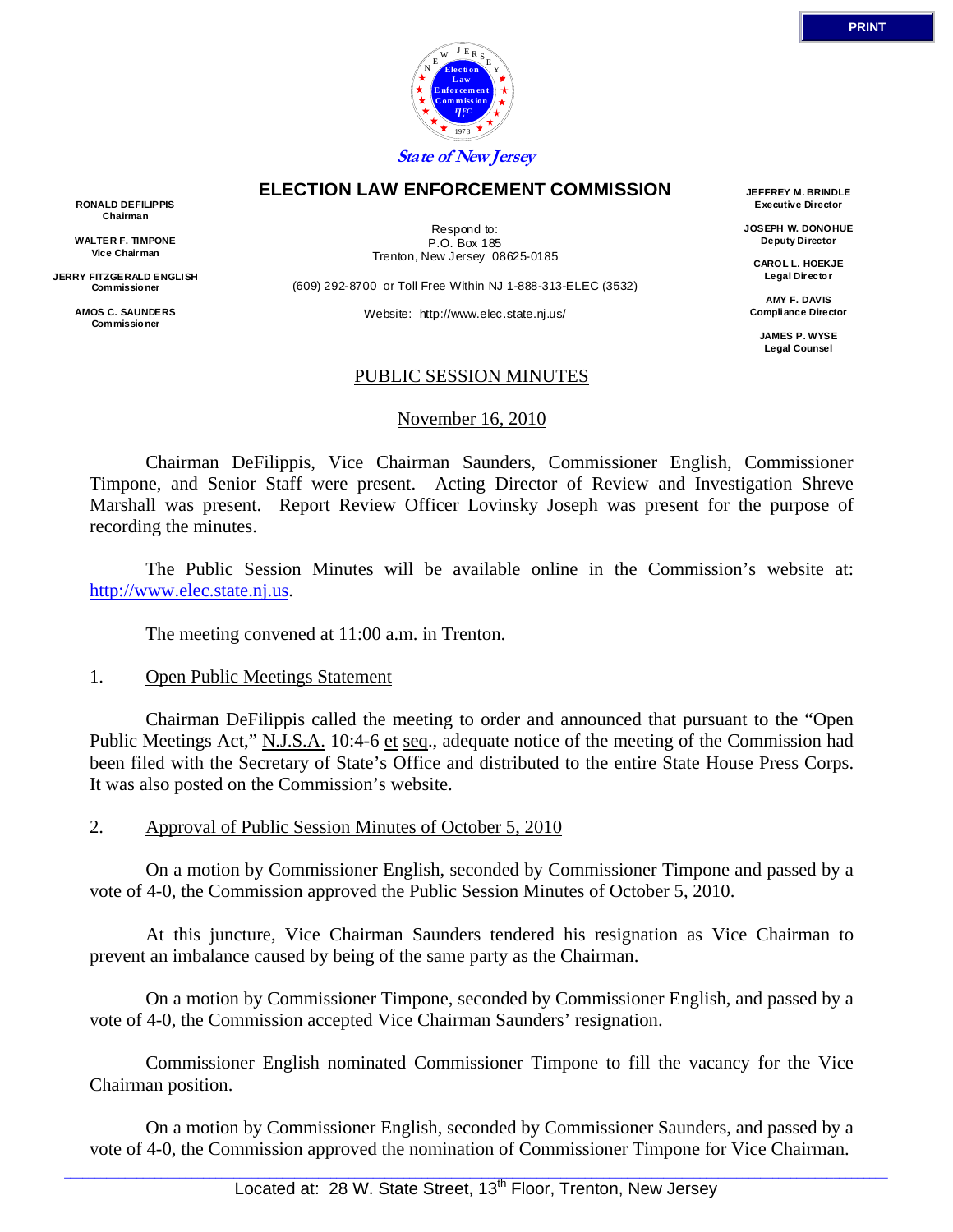Chairman DeFilippis commended Commissioner English for her years of service rendered to the Commission as Chair.

#### 3. 2011 Meeting Schedule

 Executive Director Brindle presented the Commissioners, for their approval, the 2011 proposed meeting schedule.

 Chairman DeFilippis requested that the Commission meetings from January to April 2011 be rescheduled to begin at 10:00 a.m. instead of 11:00 a.m. as originally proposed.

 On a motion by Commissioner Saunders, seconded by Vice Chairman Timpone, and passed by a vote of 4-0, the Commission approved the 2011 meeting schedule as amended to change the starting time for Commission meetings from January to April 2011 from 11:00 a.m. to 10:00 a.m.

#### 4. Executive Director's Report

#### A. Attorney General Visit

 Executive Director Brindle informed the Commissioners of the visit by Attorney General Paula Dow, First Assistant Attorney General Phillip Kwon, and Assistant Attorney General Marc-Philip Ferzan to the Commission on November 12, 2010.

 He reported that the guests had been given a tour of Commission offices and engaged in productive conversation. The Executive Director stated that the Attorney General expressed support for the Commission's mission and legislative recommendations.

 Commissioner English asked if this was the first visit by a sitting Attorney General to the Commission.

Executive Director Brindle replied in the affirmative.

 Commissioner English noted that such a visit was an important milestone for the Commission.

#### B. Analytical Press Releases

 Executive Director Brindle informed the Commissioners that the Commission had issued analytical press releases relevant to local and special legislative elections, the "big-six" state political party committees, and county political party committees. He reported that \$2.1 million had been raised and \$1.4 million spent for the special legislative elections; \$3.1 million raised and \$2.9 million spent by the "big-six" committees; and, \$4.4 million raised and \$4.3 million spent by county political party committees.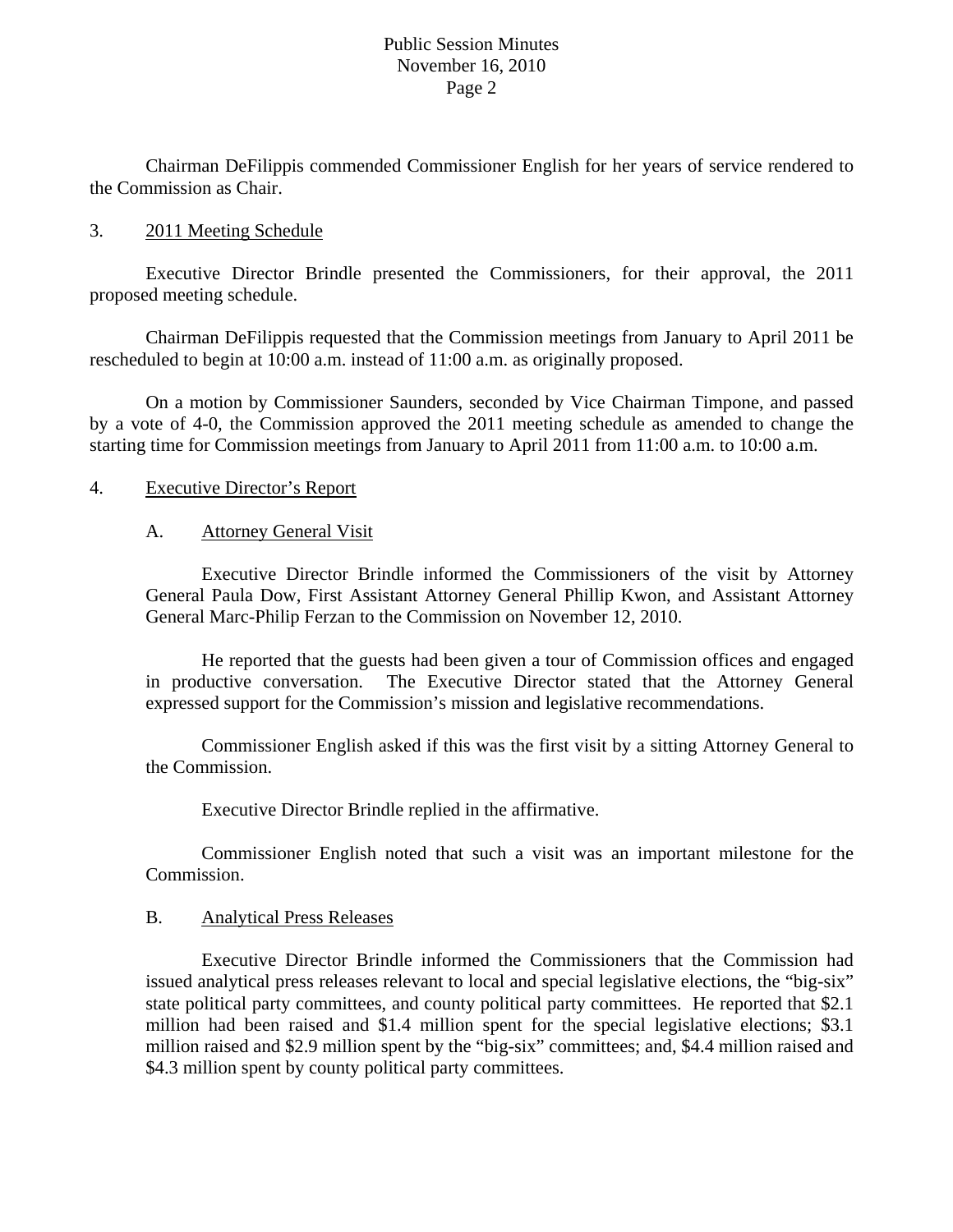### C. Training Programs

 The Executive Director reported that the Commission had hosted campaign finance training sessions on September 13 and September 29, and a continuing political committee training session on September 27 in anticipation of October reporting dates.

## D. Senate Bill 2379 Testimony

 Executive Director Brindle informed the Commissioners that he had testified before the Senate State Government Committee in favor of Bill S-2379, sponsored by Senator Barbara Buono. He noted that this bill would require disclosure of outside groups and was one of the Commission's priority legislative recommendations. The Executive Director reported that the bill had been successfully moved through the State Government Committee.

### E. Institute for Justice Correspondence

 Executive Director Brindle informed the Commissioners of correspondence sent to the Commission by the Institute for Justice, a public interest law firm. The Institute requested information on how the Commission would change its laws and regulations in response to the Citizens United v. FEC and SpeechNow v. FEC decisions.

 The Executive Director stated that this message was likely a precursor to a challenge to contribution limits involving political committees and continuing political committees. He noted that the SpeechNow v. FEC decision upheld disclosure but not contribution limits, and the case was not taken up by the U.S. Supreme Court.

 Executive Director Brindle reported that the Office of the Attorney General would defend the Commission's laws if challenged in court.

 Commissioner English asked if there was a bill pending in the Legislature to remove contribution limits on political and continuing political committees.

The Executive Director replied that there was not.

 Vice Chairman Timpone anticipated that as the SpeechNow v. FEC decision upheld disclosure requirements, any future legal action would concern contribution limits.

 Commissioner Saunders asked if the Commission was preparing a response to the letter.

 Executive Director Brindle replied that the Commission did not plan on issuing a response at this time.

### F. Award of Excellence—Documents Association of New Jersey

 Executive Director Brindle informed the Commissioners that the Commission had received the "Award of Excellence" for "Best Official New Jersey Website" from the Documents Association of New Jersey (DANJ). He noted that the award was presented to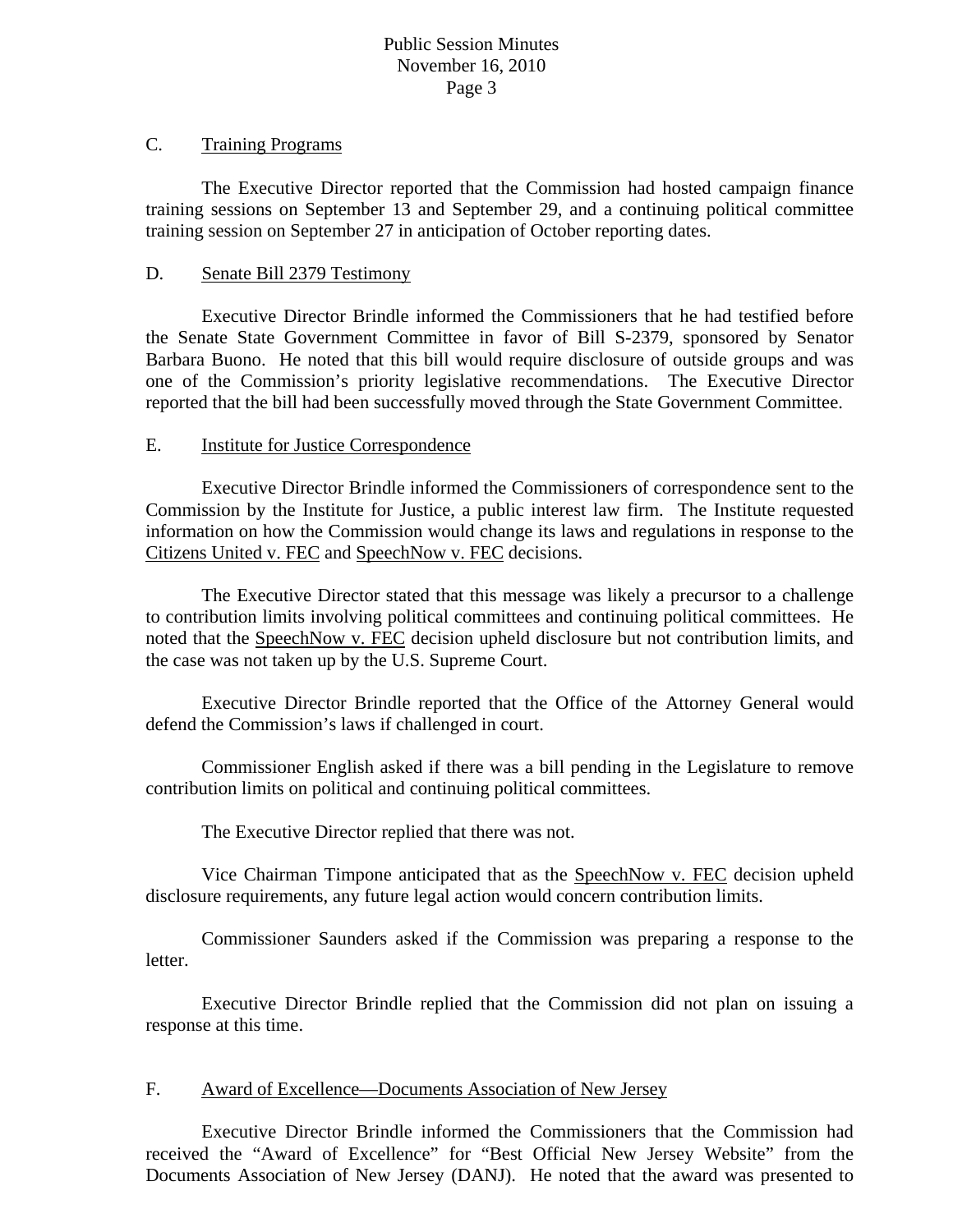Director of Information Technology Carol Neiman, Assistant Computer Technician Ken Colandrea, Principal Webmaster Maryanne Garcia, and Data Entry Supervisor Brenda Brickhouse at Rutgers Law School in Newark.

 Director Neiman provided a demonstration showing links on the Commission website, a video of the award ceremony, and a Commission press release issued on November 10 announcing receipt of the award and the criteria considered by DANJ. She reported that New Jersey Documents Interest Group Chair Deborah Mercer distributed awards and spoke highly of the Commission. Director Neiman noted that the State Commission of Investigation received the award for "Best Official Documents."

 Chairman DeFilippis congratulated Director Neiman and Commission staff for a job well done.

## G. Winter Meeting Schedule

- December 21, 2010 at 11:00 a.m. in Trenton;
- January 18, 2011 at 10:00 a.m. in Trenton; and
- $\bullet$  February 15, 2011 at 10:00 a.m. in Trenton.

### 5. Advisory Opinion Request No. 02-2010

Legal Director Carol Hoekje informed the Commissioners that Hugh DeFazio, Jr., Esq. had requested an extension postponing action on his Advisory Opinion Request until December in order to complete submission of materials. She noted that staff had contacted Chairman DeFilippis, who had granted the extension request.

Commissioner English confirmed that she had formally recused herself from all deliberations as of the October meeting on the Advisory Opinion Request due to a longstanding professional relationship with Mr. DeFazio. She directed staff again that she should not receive any memoranda concerning the Advisory Opinion Request.

### 6. Resolution to go into Executive Session

 On a motion by Commissioner Saunders, seconded by Vice Chairman Timpone and passed by a vote of 4-0, the Commission resolved to go into Executive Session to discuss anticipated litigation, which will become public as follows:

- A. Final Decision Recommendations in violation proceedings which will not become public. However, the Final Decisions resulting from those recommendations will become public not later than seven business days after mailing to the named respondents.
- B. Investigative Reports of possible violations, which reports will not become public. However, any complaint generated as the result of an Investigative Report will become public not later than seven business days after mailing to the named respondents.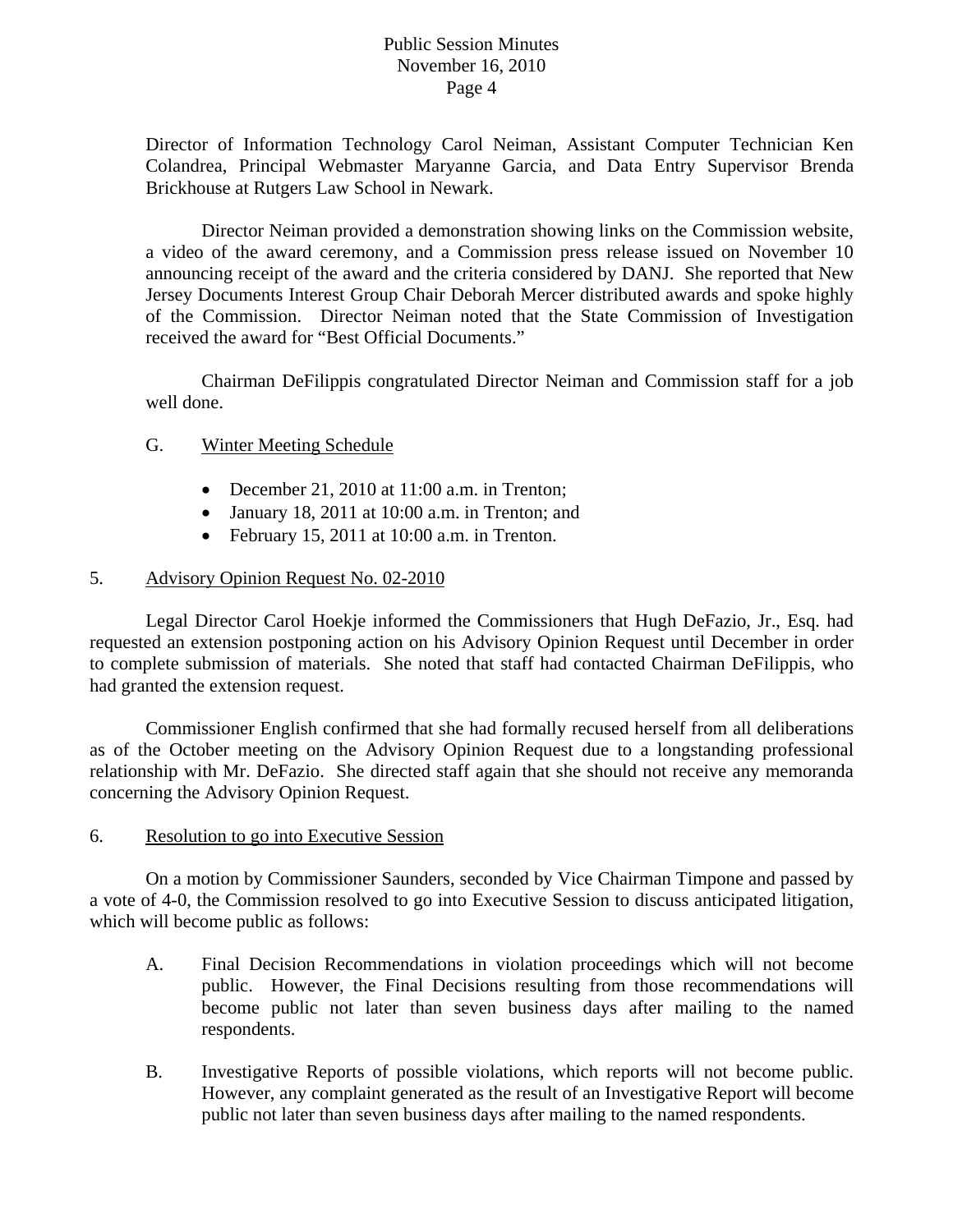C. A report on requests from the public for investigations of possible violations, which report will not become public in order to protect the identity of informants and maintain the integrity of investigative procedures and priorities. However, any complaint alleging violations, which complaint may be generated as a result of a request for investigation, will become public not later than seven business days after mailing to the named respondents.

#### 7. Recognition of Former Commissioner Burstein

 At this juncture, Commissioner English thanked Chairman DeFilippis for allowing her the opportunity to recognize the achievements of former Commissioner Burstein. She highlighted Commissioner Burstein's long history of public service as a member and Majority Leader of the Assembly and subsequent tenure with the Commission.

 Commissioner English further praised former Commissioner Burstein's experience and patience with the sometimes fractious process of crafting legislation, and his encouragement of public participation in the lawmaking process.

 Chairman DeFilippis read a proclamation issued by the Commission recognizing his service to the Commission, and personally congratulated him.

 Commissioner Saunders presented a proclamation issued by the Governor recognizing former Commissioner Burstein's service to the Commission, and personally congratulated him.

 Vice Chairman Timpone presented a resolution issued by the General Assembly recognizing former Commissioner Burstein's service to the Commission, and personally congratulated him.

 Commissioner English presented a joint Legislative resolution issued recognizing former Commissioner Burstein's service to the Commission, and personally congratulated him. She noted the importance of such recognition from the combined legislative body.

 Former Commissioner Burstein stated that he was overwhelmed by the attention shown toward him. He noted that Veterans' Day, originally titled Armistice Day, had recently passed, and stated that receipt of this recognition had reminded him of his recent induction on that day as a Chevalier of the French *Légion d'honneur* for his service in World War II, and likewise was a great honor to him. He stated that he would remember this recognition for the rest of his life.

 Former Commissioner Burstein reported that although the Commission handles a number of "hot potato" issues that are political in nature, the Commission has maintained a professional and nonpartisan approach. He noted that such an attitude was greatly needed in current local and national politics. He thanked the staff for its consistently high quality of work, and congratulated Executive Director Brindle and Deputy Director Donohue on the new initiatives begun under their tenure. The former Commissioner acknowledged that without staff preparation of documents and data, the task of the Commissioners would be all but impossible.